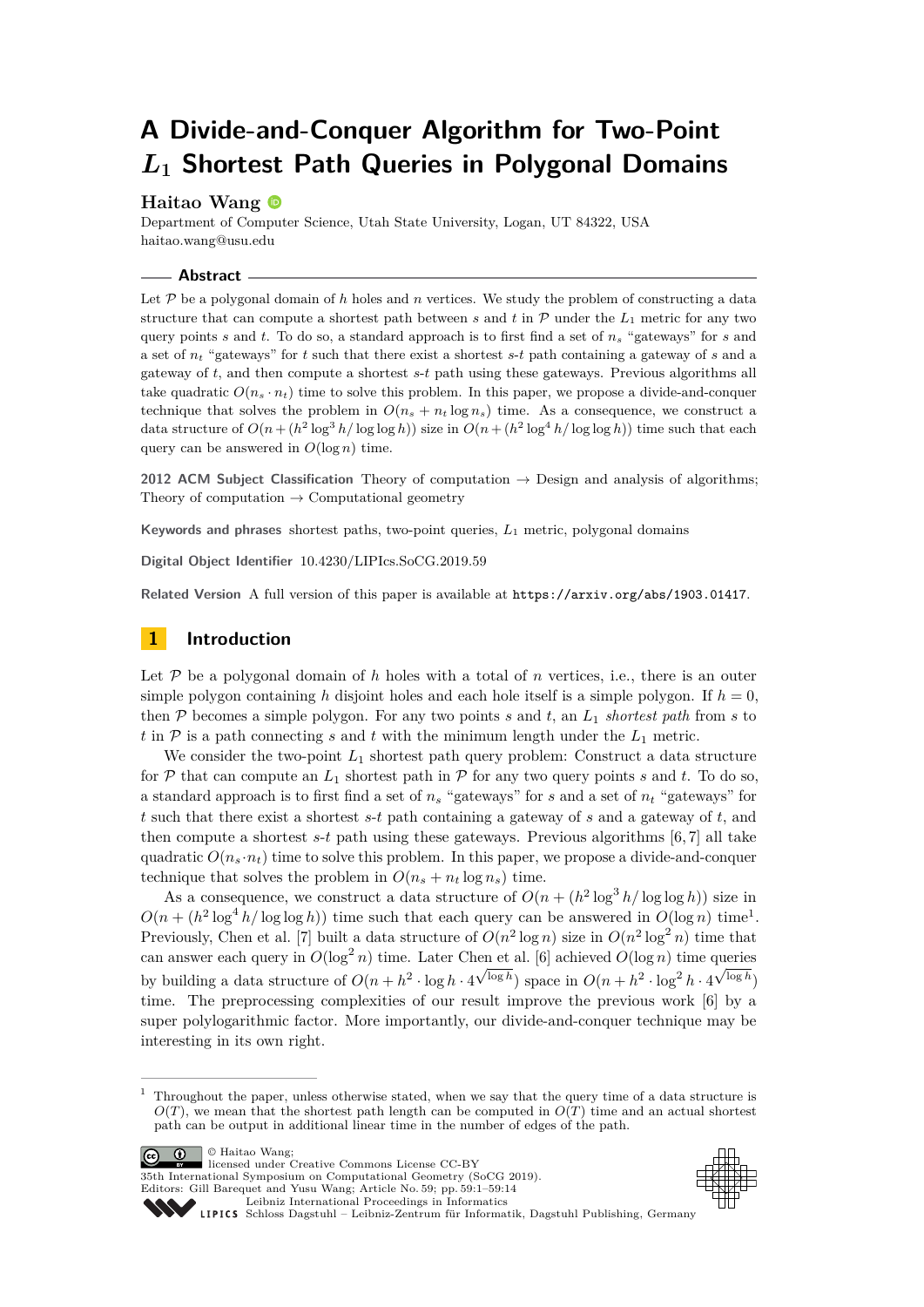## **59:2 Two-Point** *L***<sup>1</sup> Shortest Path Queries**

**Related Work.** Better results exist for certain special cases. If  $\mathcal{P}$  is a simple polygon, then a shortest path in  $P$  with minimum Euclidean length is also an  $L_1$  shortest path [\[20\]](#page-13-1), and thus by using the data structure in [\[17,](#page-13-2) [19\]](#page-13-3) for the Euclidean metric, one can build a data structure in  $O(n)$  time and space that can answer each query in  $O(\log n)$  time; recently Bae and Wang  $[2]$  proposed a simpler approach that can achieve the same performance. If  $\mathcal P$  and all holes of it are rectangles with axis-parallel edges, then ElGindy and Mitra [\[14\]](#page-12-3) constructed a data structure of  $O(n^2)$  size in  $O(n^2)$  time that supports  $O(\log n)$  time queries.

Better results are also known for *one-point queries* in the *L*<sup>1</sup> metric [\[8,](#page-12-4) [11,](#page-12-5) [12,](#page-12-6) [22,](#page-13-4) [24,](#page-13-5) [25\]](#page-13-6), i.e., *s* is fixed in the input and only *t* is a query point. In particular, Mitchell [\[24,](#page-13-5) [25\]](#page-13-6) built a data structure of  $O(n)$  size in  $O(n \log n)$  time that can answer each such query in  $O(\log n)$ time. Later Chen and Wang [\[8\]](#page-12-4) reduced the preprocessing time to  $O(n + h \log h)$  if P is already triangulated (which can be done in  $O(n \log n)$  or  $O(n + h \log^{1+\epsilon} h)$  time for any  $\epsilon > 0$  [\[3,](#page-12-7)4]), while the query time is still  $O(\log n)$ .

The Euclidean counterparts have also been studied. For one-point queries, Hershberger and Suri [\[21\]](#page-13-7) built a shortest path map of  $O(n)$  size with  $O(\log n)$  query time and the map can be built in  $O(n \log n)$  time and space. For two-point queries, Chiang and Mitchell [\[10\]](#page-12-9) built a data structure of  $O(n^{11})$  size that can support  $O(\log n)$  time queries, and they also built a data structure of  $O(n + h^5)$  size with  $O(h \log n)$  query time. Other results with tradeoff between preprocessing and query time were also proposed in [\[10\]](#page-12-9). Also, Chen et al. [\[5\]](#page-12-10) showed that with  $O(n^2)$  space one can answer each two-point query in  $O(\min\{|Q_s|, |Q_t|\} \cdot \log n)$ time, where  $Q_s$  (resp.,  $Q_t$ ) is the set of vertices of  $P$  visible to *s* (resp., *t*). Guo et al. [\[18\]](#page-13-8) gave a data structure of  $O(n^2)$  size that can support  $O(h \log n)$  time two-point queries.

<span id="page-1-0"></span>**Our Techniques.** We follow a similar scheme as in [\[6,](#page-12-0) [7\]](#page-12-1), using a "path-preserving" graph *G* proposed by Clarkson et al. [\[11,](#page-12-5) [12\]](#page-12-6) to determine a set  $V_q(q)$  of  $O(\log n)$  points (called "gateways") for each query point  $q \in \{s, t\}$ , such that there exists an  $L_1$  shortest  $s$ -*t* path that contains a gateway in  $V_g(s)$  and a gateway in  $V_g(t)$ . To find a shortest *s*-*t* path, the main difficulty is to solve the following sub-problem. Let  $\pi(p,q)$  denote a shortest path between two points p and q in  $P$ , and let  $d(p,q)$  denote its length. Suppose that the gateways of *s* (resp., *t*) are formed as a cycle around *s* (resp., *t*) such that there is a shortest *s*-*t* path containing a gateway of *s* and a gateway of *t* (e.g., see Fig. [1\)](#page-2-0). The point *s* is visible to each gateway *p* in  $V_q(s)$ , and thus  $d(s, p)$  can be obtained in  $O(1)$  time. The same applies to *t*. Also suppose in the preprocessing we have computed  $d(p,q)$  for any  $p \in V_q(s)$  and any *q* ∈ *V<sub>g</sub>*(*t*). The goal of the problem is to find *p* ∈ *V<sub>g</sub>*(*s*) and *q* ∈ *V<sub>g</sub>*(*t*) such that the value  $d(s, p) + d(p, q) + d(q, t)$  is minimized, so that a shortest *s*-*t* path contains both *p* and *q*.

To solve the sub-problem, a straightforward method is to try all pairs of *p* and *q* with  $p \in V_g(s)$  and  $q \in V_g(t)$ , which is the approach used in both algorithms in [\[6,](#page-12-0)7]. This takes  $O(n_s \cdot n_t)$  time, where  $n_s = |V_g(s)|$  and  $n_t = |V_g(t)|$ . In [\[7\]](#page-12-1), both  $n_s$  and  $n_t$  are  $O(\log n)$ . which results in  $O(\log^2 n)$  query time. In [\[6\]](#page-12-0), both  $n_s$  and  $n_t$  are reduced to  $O(\sqrt{\log n})$ , and thus the query time becomes  $O(\log n)$ , by using a larger "enhanced graph"  $G_E$  (than the original graph *G*). More specifically, the size of *G* is  $O(n \log n)$  while the size of  $G_E$  is  $O(n\sqrt{\log n}2^{\sqrt{\log n}})$  (which is further reduced to  $O(h\sqrt{\log h}2^{\sqrt{\log h}})$  by other techniques [\[6\]](#page-12-0)).

Our main contribution is to develop an  $O(n_s + n_t \log n_s)$  time algorithm for solving the above sub-problem. To this end, we explore the geometric structures of the problem and propose a divide-and-conquer technique, which can be roughly described as follows. For simplicity, suppose we only consider one piece of the gateway cycle of *s* (e.g., those in the first quadrant of *s*) and order the gateways of *s* on that piece by  $p_1, p_2, \ldots, p_k$  (e.g., see Fig. [2\)](#page-2-0). Then, in a straightforward way, for  $p_1$ , we find a gateway, denoted by  $q_1$ , of t that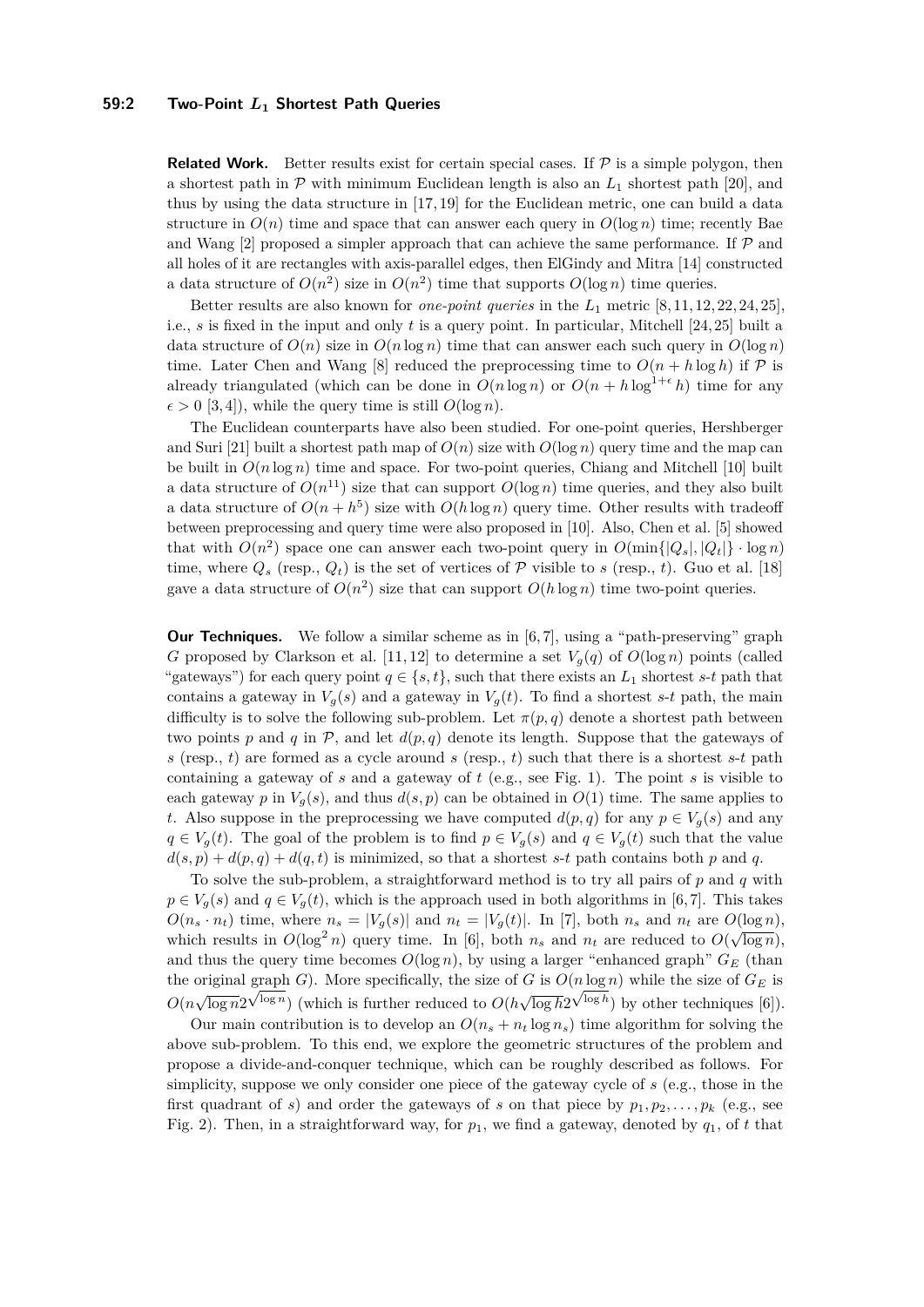<span id="page-2-0"></span>

**Figure 1** Illustrating the gateways of *s* and *t* and a shortest *s*-*t* path.

<span id="page-2-1"></span>



**Figure 2** Illustrating our divide-and-conquer scheme.



path from *p*<sup>1</sup> to *q*<sup>1</sup> crosses the gateway cycle of *s*.

**Figure 3** A non-ideal situation: The shortest **Figure 4** A non-ideal situation: The shortest path from *p<sup>m</sup>* to *q<sup>m</sup>* is not inside the region *Q*.

minimizes the value  $d(p_1, q) + d(q, t)$  for all  $q \in V_q(t)$ . Similarly, we find such a gateway *q*<sub>*k*</sub> of *t* for  $p_k$ . Let  $P_1$  be the *s*-*t* path  $\overline{sp_1} \cup \pi(p_1, q_1) \cup \overline{q_1 t}$ . Similarly, let  $P_2$  be the path  $\overline{sp_k} \cup \pi(p_k, q_k) \cup \overline{q_kt}$ . In the "ideal" situation, the two paths do not intersect except at *s* and *t*, and they together form a cycle enclosing a plane region *Q* that contains all gateways  $p_1, p_2, \ldots, p_k$  (e.g., see Fig. [2\)](#page-2-0), and let  $V'_g(t)$  be the gateways of *t* that are also contained in *Q*. The next step is to process the median gateway  $p_m$  of *s* with  $m = \frac{k}{2}$ . The key observation is that we only need to consider the gateways in  $V_g'(t)$  instead of all the gateways of *t*, i.e., if a shortest *s*-*t* path contains  $p_m$ , then there must be a shortest *s*-*t* path containing  $p_m$ and a gateway in  $V'_g(t)$ . In this way, we only need to find the point, denoted by  $q_m$ , that minimizes the value  $d(p_m, q) + d(q, t)$  for all  $q \in V'_g(t)$ . Further, in the "ideal" situation, the path  $P_m = \overline{sp_m} \cup \pi(p_m, q_m) \cup \overline{q_m t}$  is inside the region *Q* and divides *Q* into two sub-regions (e.g., see Fig. [2\)](#page-2-0). We then proceed on the two sub-regions recursively.

The above exhibits our algorithm in an "ideal" situation. Our major effort is to deal with the "non-ideal" situations. For example, what if the path  $P_1$  crosses the cycle piece of  $s$  (e.g., see Fig. [3\)](#page-2-1), what if the path  $P_m$  is not in the region *Q* (e.g., see Fig. [4\)](#page-2-1), what if  $q_1 = q_k$ , etc.

Our divide-and-conquer scheme may be somewhat similar to that for two-vertex shortest path queries in planar graphs, e.g., [\[9,](#page-12-11) [13\]](#page-12-12). However, a main difference is that in the planar graph case the query vertices are both from the input graph and the gateways are already known for each vertex (more specifically, the gateways in the planar graph case are the "border vertices" of the subgraphs in the decomposition of the input graph by separators), and thus one can compute certain information for the gateways in the preprocessing (many other techniques for shortest path queries in planar graphs, e.g., [\[15,](#page-12-13) [16,](#page-13-9) [26\]](#page-13-10), also rely on this), while in our problem the gateways are only determined "online" during queries because query points can be anywhere in  $P$ . This causes us to develop different techniques to tackle the problem (especially to resolve the non-ideal situations).

It might be tempting to see whether the Monge matrix searching techniques [\[1,](#page-12-14) [23\]](#page-13-11) can be applied to further shave the logarithmic factor. However, due to the non-ideal situations such as those shown in Fig. [3](#page-2-1) and Fig. [4,](#page-2-1) it is not clear to us whether this is possible.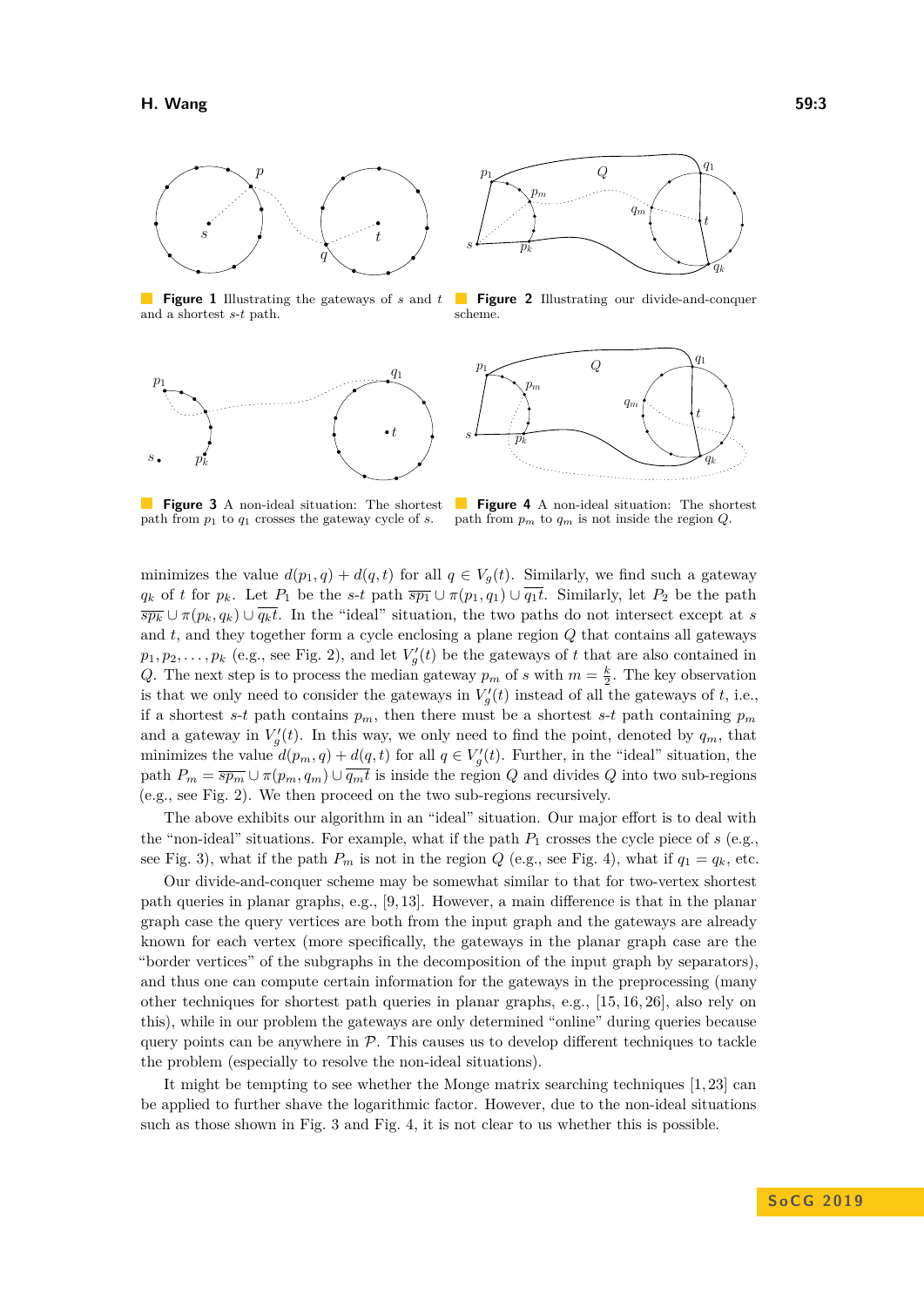## **59:4 Two-Point** *L***<sup>1</sup> Shortest Path Queries**

With the above  $O(n_s + n_t \log n_s)$  time algorithm, if both  $n_s$  and  $n_t$  are bounded by  $O(\log n)$ , we can only obtain an  $O(\log n \log \log n)$  time query algorithm. To reduce the time to  $O(\log n)$ , we borrow some idea from the previous work [\[6\]](#page-12-0) to construct a larger graph *G*<sub>1</sub>, so that we can guarantee  $n_s = O(\log n)$  and  $n_t = O(\log n / \log \log n)$ , which leads to an  $O(\log n)$  time query algorithm. The size of  $G_1$  is only  $O(n \log^2 n / \log \log n)$ , which is slightly larger than the original  $O(n \log n)$ -sized graph  $G$  [\[7,](#page-12-1) [11,](#page-12-5) [12\]](#page-12-6) and much smaller than the  $O(n\sqrt{\log n}2^{\sqrt{\log n}})$ -sized enhanced graph  $G_E$  in [\[6\]](#page-12-0). Further, by the techniques similar to those used in [\[6\]](#page-12-0), we can reduce the graph size to  $O(h \log^2 h / \log \log h)$ .

The rest of the paper is organized as follows. In Section [2,](#page-3-0) we define notation and review some previous work. In Section [3,](#page-5-0) we solve the sub-problem discussed above. In Section [4,](#page-11-0) we present our overall result. For ease of exposition, we make a general position assumption that no two vertices of  $P$  including *s* and *t* have the same *x*- or *y*-coordinate. Unless otherwise stated, "length" refers to  $L_1$  length and "shortest paths" refers to  $L_1$  shortest paths. Due to the space limit, proofs and many details are omitted but can be found in the full paper.

# <span id="page-3-0"></span>**2 Preliminaries**

We introduce some notation and concepts, some of which are borrowed from the previous work  $[6, 7, 11, 12]$  $[6, 7, 11, 12]$  $[6, 7, 11, 12]$  $[6, 7, 11, 12]$ . Two points p and q are *visible* to each other if the line segment  $\overline{pq}$  is in P. For a point p and a vertical line segment *l* in  $\mathcal{P}$ , if there is a point  $q \in l$  such that  $\overline{pq}$ is horizontal and is in P, then we say *p* is *horizontally visible* to *l* and call *q* the *horizontal projection* of *p* on *l*. For any point *p* in the plane, we use  $x(p)$  and  $y(p)$  to denote its *x*- and *y*-coordinates, respectively. For a path  $\pi$  in P, we use  $|\pi|$  to denote its length.

For two points *p* and *q* in P, we use  $\pi(p,q)$  to denote a shortest path from *p* to *q* and define  $d(p,q) = |\pi(p,q)|$ . For a segment  $\overline{pq}$ , let  $|\overline{pq}|$  denote its length. A path in P is *x-monotone* if its intersection with any vertical line is either empty or connected. The *y-monotone* is defined similarly. If a path is both *x*-monotone and *y*-monotone, then it is *xy-monotone*. Note that an *xy*-monotone path in  $P$  is a shortest path. Also, if there is an *xy*-monotone path between *p* and *q* in *P*, then  $d(p, q) = |\overline{pq}|$  (although *p* may not be visible to *q*).

Let  $V$  denote the set of all vertices of  $\mathcal{P}$ . To differentiate from the vertices/edges in some graphs we define later, we often refer to the vertices/edges of P as *polygon vertices/edges*. Let  $\partial \mathcal{P}$  denote the boundary of  $\mathcal{P}$  (including the boundaries of all the holes). For any point *p* ∈ P, if we shoot a ray rightwards from *p*, let *p*<sup>*r*</sup> denote the first point of  $\partial P$  hit by the ray and call it the *rightward projection* of *p* on *∂*P. Similarly, we can define the leftward, upward, downward projections of  $p$  and denote them by  $p^l$ ,  $p^u$ ,  $p^d$ , respectively.

**A "path-preserving" graph** *G***.** Clarkson et al. [\[11\]](#page-12-5) proposed a graph *G* for computing *L*<sup>1</sup> shortest paths in  $P$ . We sketch  $G$  below since our algorithm will use a modified version of it.

To define *G*, there are two types of *Steiner points*. For each vertex of P, its four projections on *∂*P are *type-1* Steiner points. Hence, there are *O*(*n*) Steiner points on *∂*P. The *type-2 Steiner* points are defined on *cut-lines*, which can be organized into a binary tree  $\mathcal{T}$ , called *the cut-line tree.* Each node *u* of  $\mathcal T$  corresponds to a set  $\mathcal V(u)$  of vertices of  $\mathcal P$  and stores a cut-line  $l(u)$  that is a vertical line through the median *x*-coordinate of all vertices of  $V(u)$ . If *u* is the root, then  $V(u) = V$ . In general, for the left (resp., right) child *v* of *u*,  $V(v)$  consists of all vertices of  $V(u)$  to the left (resp., right) of  $l(u)$ . For each node  $u \in \mathcal{T}$  and each vertex *p* of  $V(u)$ , if *p* is horizontally visible to  $l(u)$ , then the horizontal projection of *p* on  $l(u)$  is a type-2 Steiner point. Therefore,  $l(u)$  has at most  $|\mathcal{V}(u)|$  Steiner points. Since the total size  $|\mathcal{V}(u)|$  for all *u* in the same level of  $\mathcal T$  is  $O(n)$  and the height of  $\mathcal T$  is  $O(\log n)$ , the total number of type-2 Steiner points is  $O(n \log n)$ .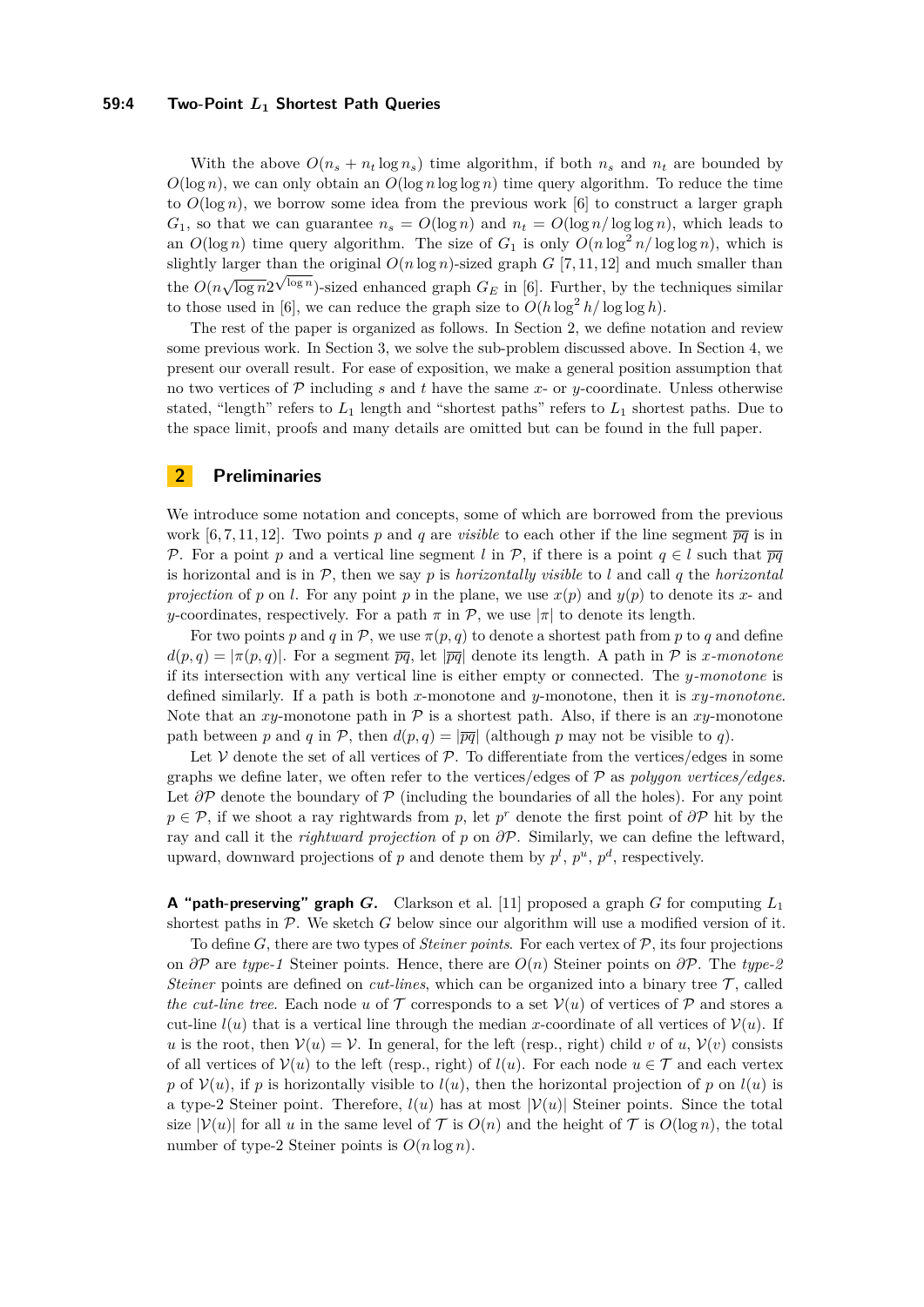## **H. Wang 59:5**

The graph *G* is thus defined as follows. First of all, the vertex set of *G* consists of all Steiner points (including all polygon vertices). Hence, it has  $O(n \log n)$  nodes. For the edges of *G*, for each vertex *p* of *P*, if *q* is a Steiner point defined by *p*, then *G* has an edge  $\overline{pq}$ . For each polygon edge *e* of P, *e* may contain multiple Steiner points, and *G* has an edge connecting each adjacent pair of them. Further, for each cut-line *l* and for any two adjacent Steiner points on *l*, if they are visible to each other, then *G* has an edge connecting them.

Clearly, *G* has  $O(n \log n)$  nodes and edges. It was shown in [\[11,](#page-12-5) [12\]](#page-12-6) that for any two polygon vertices of  $P$ , the shortest path between them in the graph  $G$  is also a shortest path in  $P$  (and thus the graph "preserves" shortest paths of the polygon vertices of  $P$ ).

**Gateways.** To answer shortest path queries, Chen et al. [\[7\]](#page-12-1) "insert" the two query points *s* and *t* into *G* by connecting them to some "gateways". Intuitively, the gateways would be the vertices of *G* that connect to *s* and *t* respectively if *s* and *t* were vertices of  $P$ , and thus they control shortest paths from *s* to *t*. Specifically, let  $V_g(s, G)$  denote the set of gateways for *s*, which has two subsets  $V_g^1(s, G)$  and  $V_g^2(s, G)$  of sizes  $O(1)$  and  $O(\log n)$ , respectively. We first define  $V_g^1(s, G)$ . For each projection point *q* of *s* on  $\partial \mathcal{P}$ , if  $v_1$  and  $v_2$  are the two Steiner points adjacent to *q* on the edge of  $P$  containing *q*, then *v*<sub>1</sub> and *v*<sub>2</sub> are in  $V_g^1(s, G)$ . For  $V_g^2(s, G)$ , it is defined recursively on the cut-line tree T. Let *u* be the root of T. If *s* is horizontally visible to the cut-line *l*(*u*), then *l*(*u*) is called a *projection cut-line* of *s* and the Steiner point on  $l(u)$  immediately above (resp., below) the horizontal projection  $s'$  of  $s$ on  $l(u)$  is a gateway in  $V_g^2(s, G)$  if it is visible to *s'*. Regardless of whether *s* is horizontally visible to  $l(u)$  or not, if *s* is to the left (resp., right) of  $l(u)$ , then we proceed to the left (resp., right) child of *u* until we reach a leaf of  $\mathcal T$ . Clearly, *s* has  $O(\log n)$  projection cut-lines, on a path from the root to a leaf in  $\mathcal{T}$ . Hence,  $|V_g^2(s, G)| = O(\log n)$ . Similarly we can define the gateway set  $V_g(t, G)$  for *t*. As will be shown later, for each gateway *p* of *s*,  $\overline{sp}$  is in *P*, and thus  $d(s, p) = |\overline{sp}|$ . The same applies to *t*. It is known [\[7\]](#page-12-1) that if there is a shortest *s*-*t* path containing a vertex of  $P$ , then there must be a shortest  $s$ - $t$  path containing a gateway of  $s$ and a gateway of *t*; otherwise, there must exist a shortest  $s$ -*t* path  $\pi(s, t)$  that is  $xy$ -monotone with the following property: either  $\pi(s,t)$  consists of a horizontal segment and a vertical segment, or  $\pi(s,t)$  consists of three segments:  $\overline{ss'}, \overline{s't'},$  and  $\overline{t't}$ , where  $s'$  is a vertical (resp., horizontal) projection of  $s$  and  $t'$  is the horizontal (resp., vertical) projection of  $t$  on the same polygon edge, and we call such a shortest path a *trivial shortest path*.

**A straightforward query algorithm.** Given *s* and *t*, we can compute *d*(*s, t*) as follows. First, we check whether there exists a trivial shortest  $s$ -*t* path, which can be done in  $O(\log n)$  time by using vertical and horizontal ray-shootings, after  $O(n \log n)$  time (or  $O(n + h \log^{1+\epsilon} h)$ ) time for any  $\epsilon > 0$  [\[3\]](#page-12-7)) preprocessing to build the vertical and horizontal decompositions of P. If yes, then we are done. Otherwise, we compute  $V_q(s, G)$  and  $V_q(t, G)$  in  $O(\log n)$  time after certain preprocessing  $[6, 7]$  $[6, 7]$ . Suppose we have computed  $d(u, v)$  for any two vertices *u* and *v* of *G* in the preprocessing. Then,  $d(s,t) = \min_{p \in V_a(s,G), q \in V_a(t,G)}(|\overline{sp}| + d(p,q) + |\overline{qt}|)$ can be computed in  $O(\log^2 n)$  time since both  $|V_g(s, G)|$  and  $|V_g(t, G)|$  are  $O(\log n)$ .

**The main sub-problem.** To reduce the query time, since  $|V_g^1(s, G)| = O(1)$  and  $|V_g^1(t, G)| =$ *O*(1), the main sub-problem is to determine the value  $\min_{p \in V_q^2(s,G), q \in V_q^2(t,G)}(|\overline{sp}| + d(p,q) +$  $|\overline{qt}|$ ). This is the sub-problem we discussed in Section [1.](#page-1-0) Note that the case  $p \in V_g^1(s, G)$  and  $q \in V_g^2(t, G)$ , or the case  $p \in V_g^2(s, G)$  and  $q \in V_g^1(t, G)$  can be handled in  $O(\log n)$  time.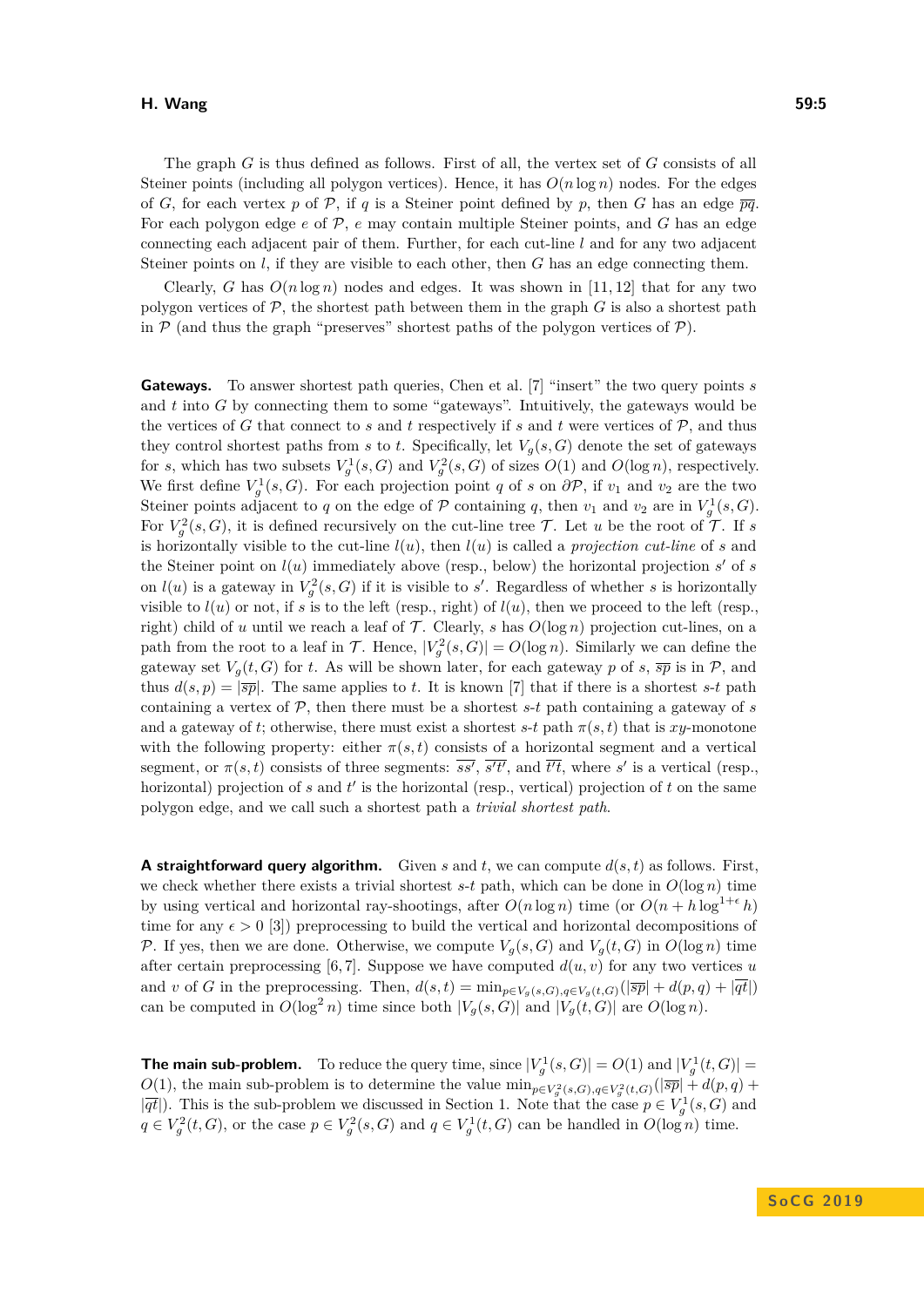# <span id="page-5-0"></span>**3 Solving the Main Sub-Problem**

In this section, we present an  $O(n_s + n_t \log n_s)$  time algorithm for our main sub-problem, where  $n_s = |V_g^2(s, G)|$  and  $n_t = |V_g^2(t, G)|$ .

We consider the vertices of  $G$  also as the corresponding points in  $P$ . Note that although  $G$  preserves shortest paths between all polygon vertices of  $P$ , it may not preserve shortest paths for all vertices of  $G$ , i.e., for two vertices  $p$  and  $q$  of  $G$ , the shortest path from  $p$  to  $q$  in  $G$  may not be a shortest path in  $P$ . For this reason, as preprocessing, for each vertex *q* of *G*, we compute a shortest path tree  $T(q)$  in  $P$  from *q* to all vertices of *G* using the algorithm in [\[24,](#page-13-5) [25\]](#page-13-6), which can be done in  $O(n \log^2 n)$  time since *G* has  $O(n \log n)$  vertices. For each vertex *p* of *G*, we use  $\pi_q(p)$  to denote the path in  $T(q)$  from the root *q* to *p*, which is a shortest path in P, and we refer to the edge incident to p as the *last edge* of  $\pi_q(p)$ ; we explicitly store  $d(p, q)$  and the last edge of  $\pi_q(p)$ . Note that  $\pi_q(p)$ , computed by the algorithm [\[24,](#page-13-5) [25\]](#page-13-6), has the following property [\[24,](#page-13-5) [25\]](#page-13-6): all vertices of the path other than *p* and *q* are polygon vertices of P. Doing the above for all vertices *q* of *G* takes  $O(n^2 \log^3 n)$ time and  $O(n^2 \log^2 n)$  space.

Given *s* and *t*, following the discussion in Section [2,](#page-3-0) we assume that there are no trivial shortest *s*-*t* paths and there is a shortest *s*-*t* path containing a gateway in  $V_g^2(s, G)$  and a gateway in  $V_g^2(t, G)$ . To simplify the notation, let  $V(s) = V_g^2(s, G)$  and  $V(t) = V_g^2(t, G)$ .

A gateway of *V* (*s*) is called a *via gateway* if there is a shortest *s*-*t* path containing it. Our goal is to find a via gateway, after which a shortest *s*-*t* path can be computed in additional  $O(\log n)$  time by checking each gateway of *t*. In the following, we present an  $O(n_s + n_t \log n_s)$ time algorithm. Without loss of generality, we assume that the first quadrant of *s* has a via gateway. Below, we will describe our algorithm only on the gateways of  $V(s)$  in the first quadrant of *s* (our algorithm will run on each quadrant of *s* separately). By slightly abusing the notation, we still use  $V(s)$  to denote the gateways of  $V(s)$  in the first quadrant of *s*.

Before describing our algorithm, we introduce some geometric structures, among which the most important ones are a *gateway region* of *s* and an *extended gateway region* of *t*. Chen et al. [\[7\]](#page-12-1) introduced the gateway region for rectilinear polygonal domains and here we extend the concept to the arbitrary polygonal domain case. In particular, our extended gateway region has several new components that are critical to our algorithm, and it may be interesting in its own right. Due to the space limit, we only discuss some of their properties that are needed for describing our algorithm later, and other properties that are used to prove the correctness of our algorithm are omitted.

**The Gateway Region**  $R(s)$ **.** We define a *gateway region*  $R(s)$  for *s*. Let  $p_1, p_2, \ldots, p_k$  be the gateways of *s* ordered from left to right (e.g., see Fig. [5\)](#page-6-0). Note that each *p<sup>i</sup>* is a type-2 Steiner point on a projection cut-line of *s*. Let  $l_1, l_2, \ldots, l_k$  be the projection cut-lines of *s* that contain these gateways, respectively, and thus they are also sorted from left to right. It is known [\[6,](#page-12-0)7] that the *y*-coordinates of  $p_1, p_2, \ldots, p_k$  are in non-increasing order.

Let  $s_1$  be the intersection of  $l_1$  with the horizontal line through  $p_k$  (e.g., see Fig. [6\)](#page-6-0). For each  $p_i$  with  $i \in [2, k]$ , project  $p_i$  leftwards horizontally onto  $l_{i-1}$  at a point  $p'_i$  (note that  $p'_{i} = p_{i-1}$  if  $y(p_{i-1}) = y(p_i)$ . Define  $R(s)$  as the region bounded by the line segments connecting the points  $s_1$ ,  $p_1$ ,  $p_2$ ,  $p_2$ , ...,  $p_k$ ,  $p_k$ , and  $s_1$  in this cyclic order.

We use  $\beta_s$  to denote the boundary portion of  $R(s)$  from  $p_1$  to  $p_k$  that contains all gateways of  $V(s)$ . We call  $\beta_s$  the *ceiling*,  $\overline{s_1p'_2}$  the *left boundary*, and  $\overline{s_1p'_k}$  the *bottom boundary* of  $R(s)$ . We refer to the region  $R(s)$  excluding the points on  $\beta_s$  as the *interior* of  $R(s)$ .

 $\triangleright$  **Observation 1.**  $R(s)$  *is in* P, and the interior of  $R(s)$  does not contain any polygon vertex.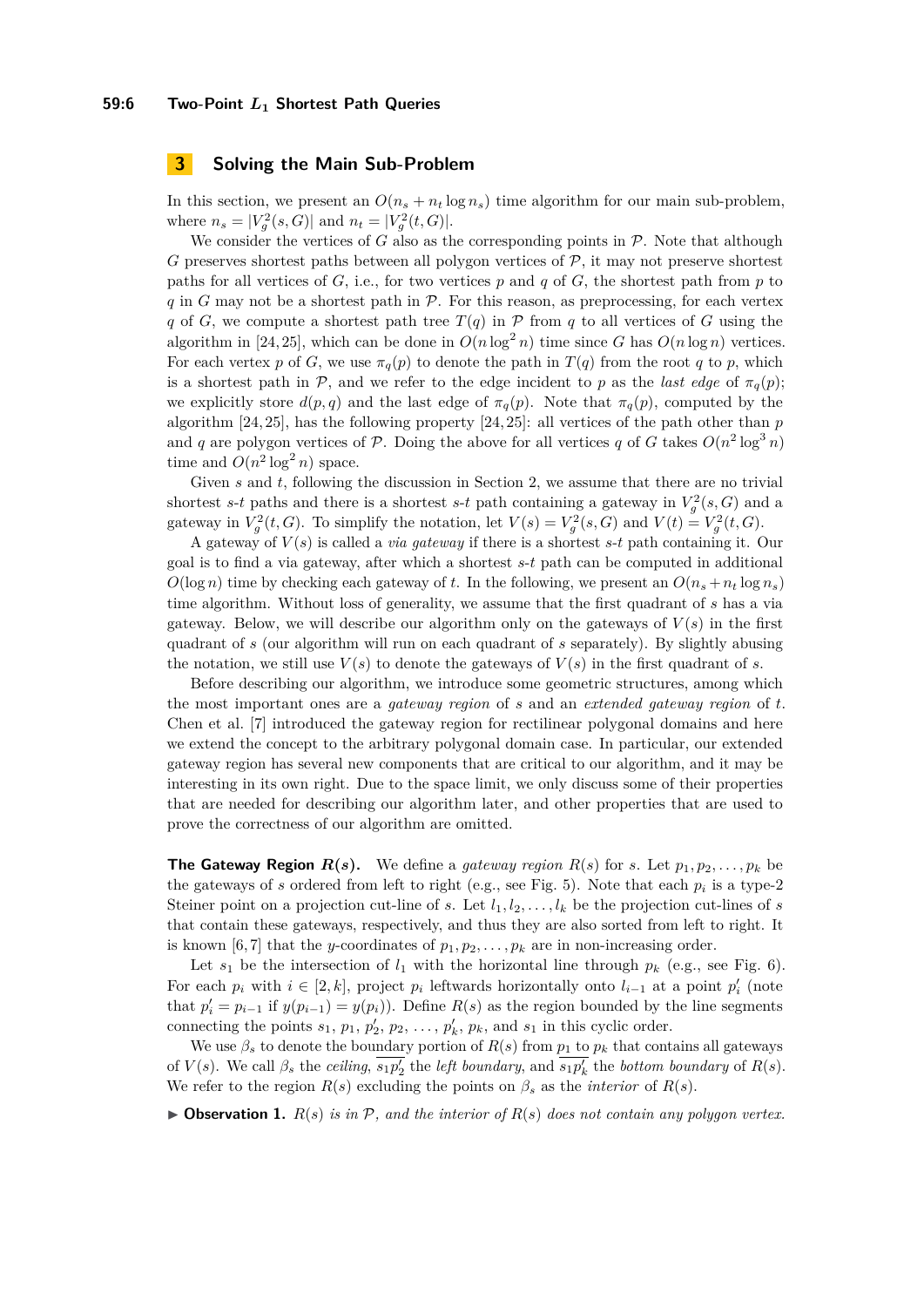<span id="page-6-0"></span>

**Figure 5** Illustrating the gateways of  $V(s)$  and the cut-lines containing them.

<span id="page-6-2"></span>



**Figure 6** Illustrating the gateway region *R*(*s*). The red points are gateways of  $V(s)$ .



**Figure 7** Illustrating *R*(*t*), bounded by the solid segments. The black points other than *t* are all gateways and the three red points are special gateways.

**Figure 8** Illustrating the transparent edges (the dotted segments). The three red points are special gateways. For Lemma [1,](#page-6-1) a point *p* on a transparent edge as well as an endpoint *q* of the edge is also shown.

**The Extended Gateway Region**  $R(t)$ **.** For *t*, we define an *extended gateway region*  $R(t)$ . Unlike  $R(s)$ , which does not contain *s*,  $R(t)$  contains *t*, e.g., see Fig. [7.](#page-6-2) Instead of giving the detailed definition of  $R(t)$ , which is quite lengthy, we only discuss several key properties of it.

Let  $\mathcal{V}_1$  denote the set consisting of all polygon vertices and their projection points on  $\partial \mathcal{P}$ .

In general,  $R(t)$  is a simple polygon that contains *t*, with  $O(\log n)$  vertices. Let  $\partial R(t)$ denote its boundary. Each edge of *∂R*(*t*) is vertical, horizontal, or on a polygon edge. If an edge of *∂R*(*t*) is not on a polygon edge, then we call it a *transparent edge* (e.g., see Fig. [8\)](#page-6-2). It is the transparent edges that separate the interior of  $R(t)$  from the outside (i.e., for any point *p* of P outside  $R(t)$ , any path from p to t in P must intersect a transparent edge of  $R(t)$ . All gateways of  $V(t)$  are on  $\partial R(t)$ . In addition, at most four points of  $\mathcal{V}_1$  are considered as *special gateways* that are also on  $\partial R(t)$ , and we include them in  $V(t)$ .

<span id="page-6-1"></span>**Example 1.** The point *t* is visible to each gateway in  $V(t)$  and  $R(t)$  is in  $P$ . For any point *p outside*  $R(t)$ *, there is a shortest path from p to t that contains a gateway in*  $V(t)$ *. For any point p on a transparent edge e, one of the endpoints q of e is a gateway in V* (*t*) *such that*  $\overline{pq} \cup \overline{qt}$  *is an xy*-monotone (and thus a shortest) path from p to t (e.g., see Fig. [8\)](#page-6-2).

In addition, the properties of  $R(t)$  guarantee that for any point *p* outside  $R(t)$ , a shortest path from *p* to *t* cannot separate *∂R*(*t*) into two disjoint pieces (see Fig. [9\)](#page-7-0).

If we store the four projections on *∂*P for each Steiner point of *G* (this costs *O*(*n* log *n*) additional space), then  $R(t)$  can be explicitly computed in  $O(\log n)$  time.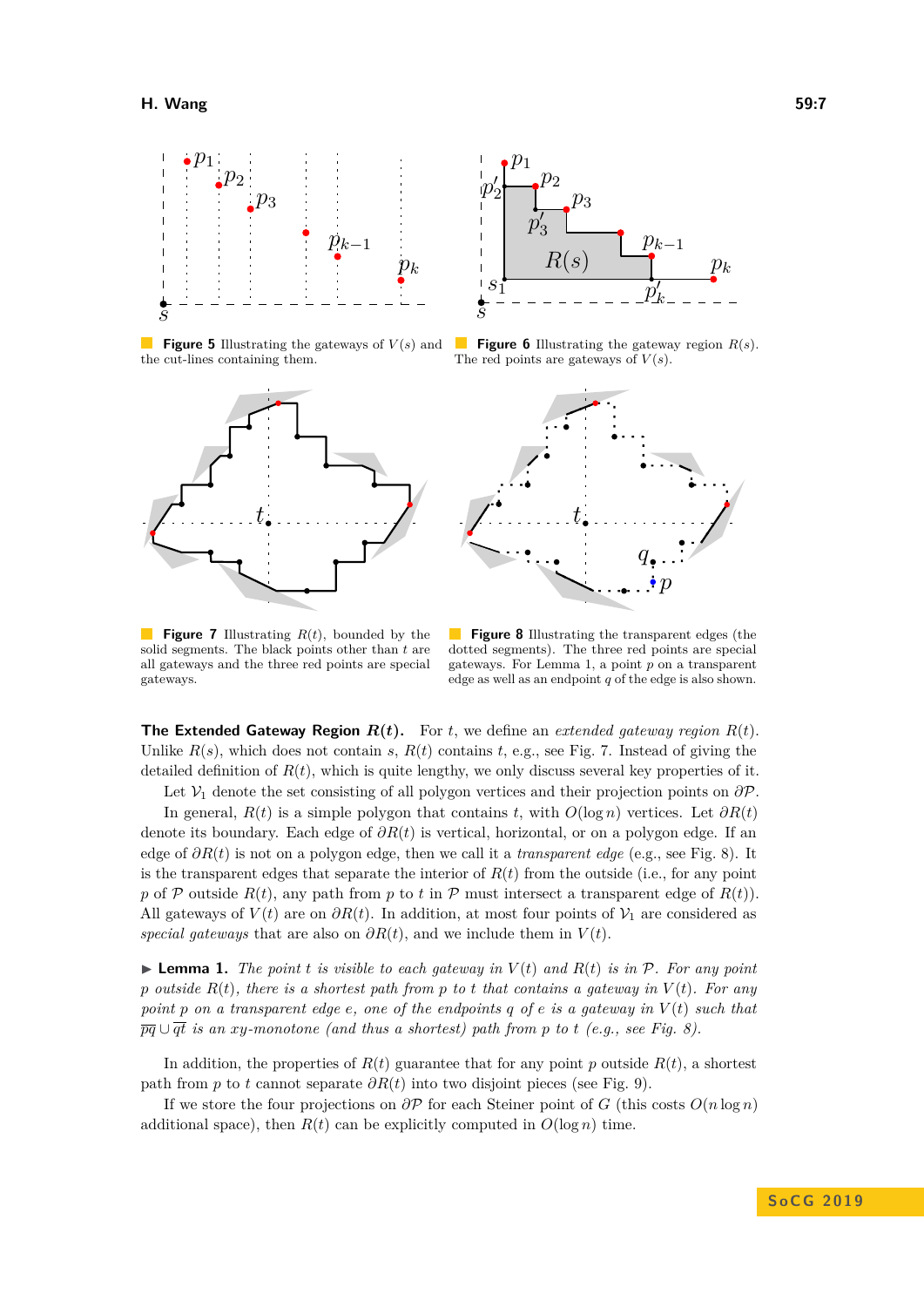

<span id="page-7-0"></span>**Figure 9** The following situation cannot occur: A shortest path from *t* to a point *p* outside *R*(*t*) separates the boundary of  $R(t)$  (the solid circle) into two or more disjoint pieces.

We remark that  $R(s)$  and  $R(t)$  are defined differently because *s* and *t* are not treated symmetrically in our algorithm. For example, we need  $R(t)$  to have the properties in Lemma [1,](#page-6-1) which are not necessary for  $R(s)$ . Also, as will be clear later, treating *s* and *t* differently helps us to further reduce the complexities of our data structure.

# **3.1 The Query Algorithm**

Consider the gateway region  $R(s)$  of *s*. Note that for any  $p_i \in V(s)$ , there is always a shortest path from *s* to  $p_i$  containing  $s_1$  as we can show that  $\overline{s_1}$  in P. Recall that we have assumed that there exists a shortest  $s$ -*t* path that contains a gateway of  $V(s)$ . The above implies that there exists a shortest path from  $s_1$  to  $t$  that contains a gateway of  $V(s)$ , and if we can find such a path, by attaching  $\overline{s}\overline{s_1}$  to the path, we can obtain a shortest *s*-*t* path. For convenience, in the following, we will focus on finding a shortest path from *s*<sup>1</sup> to *t* that contains a gateway of *V* (*s*). By slightly abusing the notation, we still use *s* to represent *s*1. Again, our goal is to compute a via gateway of *s* in  $V(s)$ . We first check whether there is a trivial shortest *s*-*t* path in  $O(\log n)$  time. If yes, we are done. Otherwise, we have the following lemma.

<span id="page-7-1"></span>▶ **Lemma 2.** If  $R(t)$  contains a gateway  $p$  of  $V(s)$ , then  $\overline{sp} \cup \overline{pt}$  is a shortest s-t path; *otherwise,*  $R(s)$  *does not intersect*  $R(t)$ *.* 

We check whether  $R(t)$  contains a gateway of  $V(s)$ . Due to the properties of  $R(t)$ , this can be done in  $O(n_t + n_s)$  time, as follows. We check the four quadrants of t separately. Let  $R_1(t)$  be  $R(t)$  in the first quadrant of *t*. To check whether  $R_1(t)$  contains a gateway of  $V(s)$ , we can simply scan the gateways of  $V(s)$  and the gateways of  $V(t)$  in  $R_1(t)$  simultaneously from left to right (somewhat like merge sort). We do the same for other quadrants of *t*.

If  $R(t)$  contains a gateway of  $V(s)$ , then by Lemma [2,](#page-7-1) we have found a shortest *s*-*t* path. Otherwise,  $R(s)$  and  $R(t)$  are disjoint and we proceed as follows. By Lemma [1,](#page-6-1) for each  $p \in V(s)$ ,  $d(p, t) = \min_{q \in V(t)} (d(p, q) + |\overline{qt}|)$ , and we call such a gateway *q* of  $V(t)$  minimizing the above value a *coupled gateway* of  $p$  and use  $c(p)$  to denote it.

Our algorithm will compute a "candidate" coupled gateway  $c'(p)$  for every gateway  $p$  of  $V(s)$  such that if  $p \in V(s)$  is via gateway, then  $c(p) = c'(p)$ . Therefore, once the algorithm is done, the gateway *p* that minimizes the value  $|\overline{sp}| + d(p, c'(p)) + |\overline{c'(p)t}|$  is a via gateway.

For any two points *a* and *b* on the ceiling  $\beta_s$  of  $R(s)$ , we use  $\beta_s[a, b]$  to denote the sub-path of  $\beta_s$  between *a* and *b*, which is *xy*-monotone. This means that we can compute  $d(p_i, p_j) = |p_i p_j|$  in constant time for every two gateways  $p_i$  and  $p_j$  in  $V(s)$ .

We consider  $V(t)$  as a cyclic list of points in *counterclockwise* order around  $t$  (we use "counterclockwise" since the list of  $V(s) = \{p_1, p_2, \ldots, p_k\}$  are in clockwise order around *s*).

We first compute  $c(p_1)$  in a straightforward manner, i.e., check every gateway of  $V(t)$ . This takes  $O(n_t)$  time (since  $d(p,q)$  for any  $p \in V(s)$  and  $q \in V(t)$  is already computed in our preprocessing). We also compute  $c(p_k)$  in the same way. If there are multiple  $c(p_k)$ 's, then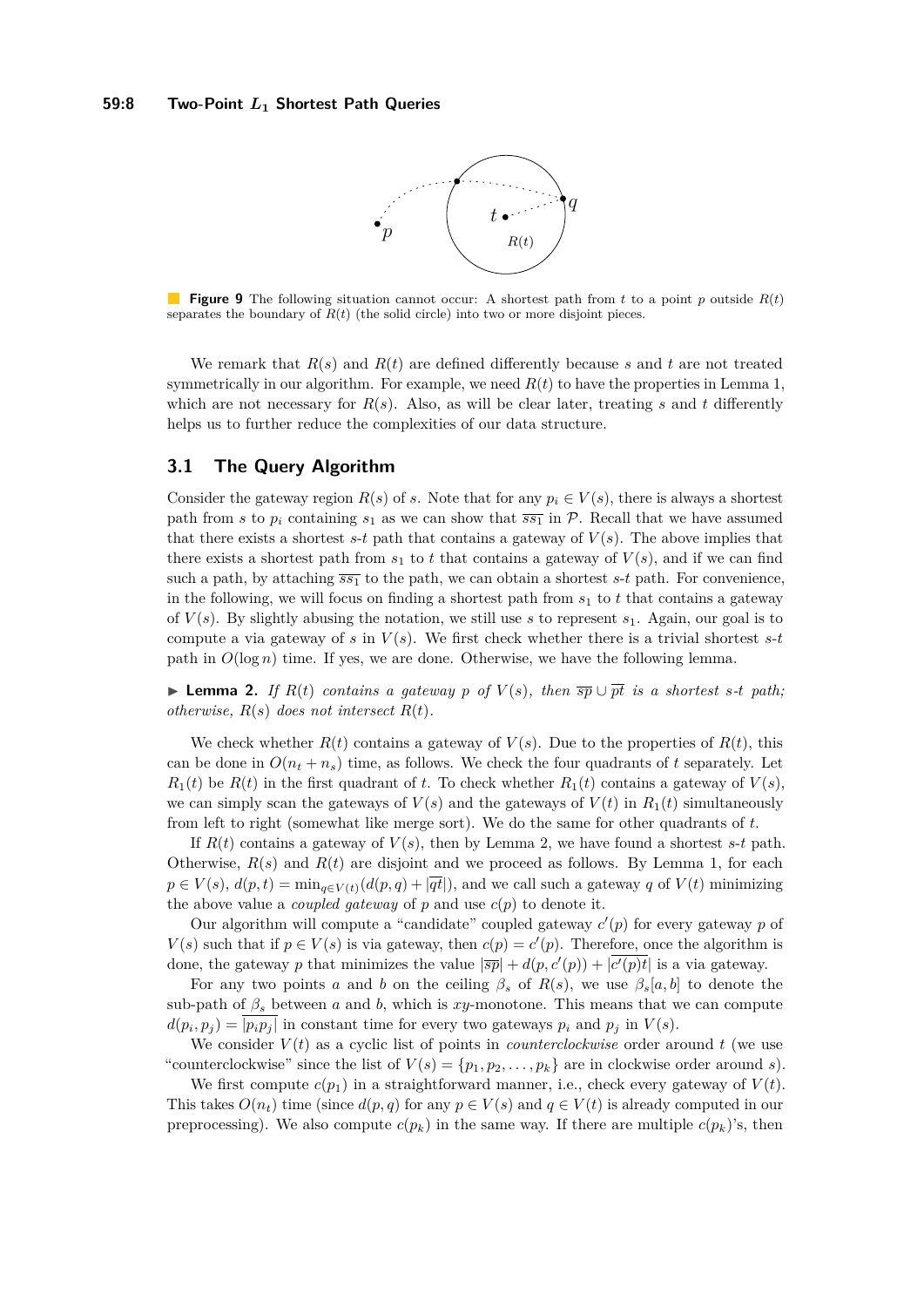<span id="page-8-3"></span>

**Figure 10** The shortest path  $\pi_{q_1}(p_{a_1})$  goes through the interior of  $R(s)$ .

we let  $c(p_k)$  refer to the first one from  $c(p_1)$  in the counterclockwise order around t. Further, if there is more than one  $c(p_1)$  from the current  $c(p_1)$  to  $c(p_k)$  in the counterclockwise order, then we update  $c(p_1)$  to the one closest to  $c(p_k)$ . To simplify the notation, let  $q_1 = c(p_1)$ and  $q_k = c(p_k)$ . Note that  $q_1 = q_k$  is possible. The following lemma will be useful for circumventing the "non-ideal" situation depicted in Fig. [3.](#page-2-1) Its correctness relies on the fact that the ceiling  $\beta_s$  of  $R(s)$  is *xy*-monotone (and thus is a shortest path).

<span id="page-8-0"></span>► Lemma 3. For any  $p_i$  of  $V(s)$ , if  $d(p_1, p_i) + d(p_i, q_1) = d(p_1, q_1)$ , then  $d(p_1, p_j) + d(p_j, q_1) =$  $d(p_1,q_1)$  and  $c(p_j) = q_1$  for each  $j \in [1,i]$ ; similarly, if  $d(p_k,p_i) + d(p_i,q_k) = d(p_k,q_k)$ , then  $d(p_k, p_i) + d(p_i, q_k) = d(p_k, q_k)$  and  $c(p_i) = q_k$  for each  $j \in [i, k]$ .

Let  $a_1$  be the largest index  $i \in [1, k]$  such that  $d(p_1, p_i) + d(p_i, q_1) = d(p_1, q_1)$ , which can be computed in  $O(a_1)$  time, as follows. Starting from  $i = 2$ , we simply check whether  $d(p_1, p_i) + d(p_i, q_1) = d(p_1, q_1)$ , which can be done in  $O(1)$  time since  $d(p_1, p_i) = |\overline{p_1 p_i}|$  can be computed in constant time and  $d(p_i, q_1)$  has been computed in the preprocessing. If yes, we proceed with  $i + 1$ ; otherwise, we stop the algorithm and set  $a_1 = i - 1$ . We call the above a *stair-walking procedure*. The correctness is due to Lemma [3.](#page-8-0)

Similarly, define  $b_k$  to be the smallest index  $i \in [1, k]$  such that  $d(p_k, p_i) + d(p_i, q_k) =$  $d(p_k, q_k)$ . By a symmetric stair-walking procedure, we can compute  $b_k$  as well. By Lemma [3,](#page-8-0) for each  $i \in [1, a_1] \cup [b_k, k]$ ,  $c(p_i)$  is known. Hence, if  $a_1 \geq b_k$ , then  $c(p)$  for each  $p \in V(s)$  is computed and we can finish the algorithm. Otherwise, we proceed as follows.

Recall that  $\pi_{q_1}(p_{a_1})$  is the shortest path from  $q_1$  to  $p_{a_1}$  obtained from the shortest path tree  $T(q_1)$ , and  $\pi_{q_k}(p_{b_k})$  is from  $T(q_k)$ . Lemmas [4](#page-8-1) and [5](#page-8-2) are for dealing with the non-ideal situation in which  $\pi_{q_1}(p_{a_1})$  (resp.,  $\pi_{q_k}(p_{b_k})$ ) goes through the interior of  $R(s)$  (see Fig. [10\)](#page-8-3).

<span id="page-8-1"></span>**Lemma 4.** (1)  $\pi_{q_1}(p_{a_1})$  contains a point in the interior of  $R(s)$  only if its last edge (i.e., *the edge incident to*  $p_{a_1}$ ) *intersects the bottom boundary of*  $R(s)$ *.* (2)  $\pi_{q_k}(p_{b_k})$  *contains a point in the interior of*  $R(s)$  *only if its last edge (i.e., the edge incident to*  $p_{b_k}$ ) *intersects the left boundary of*  $R(s)$ *.* 

<span id="page-8-2"></span>**Lemma 5.** *If the last edge of*  $\pi_{q_1}(p_{a_1})$  *intersects the bottom boundary of*  $R(s)$ *, or the last edge of*  $\pi_{q_1}(p_{b_k})$  *intersects the left boundary of*  $R(s)$ *, then*  $p_j$  *for each*  $j \in [a_1 + 1, b_k - 1]$ *cannot be a via gateway.*

Due to our preprocessing, we can check in constant time whether the last edge of  $\pi_{q_1}(p_{a_1})$ intersects the bottom boundary of  $R(s)$ . Similarly, we can check whether the last edge of  $\pi_{q_1}(p_{b_k})$  intersects the left boundary of *R*(*s*). If the answer is yes for either case, then by Lemma [5,](#page-8-2) we can stop the algorithm (i.e., no need to compute the coupled gateways for any  $p_i$  with  $i \in [a_1 + 1, b_k - 1]$ ). Otherwise, by Lemma [4,](#page-8-1) neither  $\pi_{q_1}(p_{a_1})$  nor  $\pi_{q_1}(p_{b_k})$  contains a point in the interior of *R*(*s*). We proceed as follows.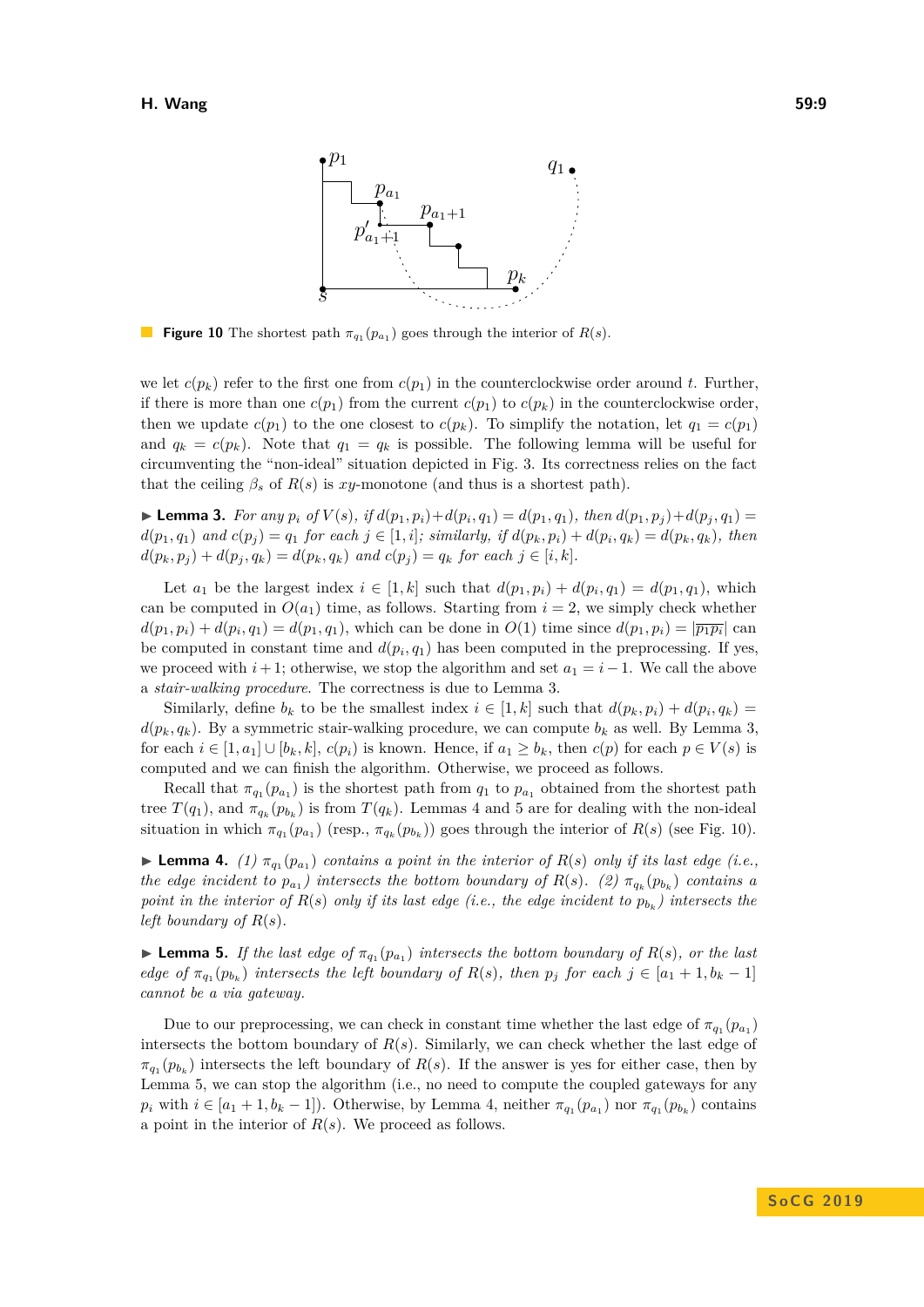## <span id="page-9-2"></span>**59:10 Two-Point** *L***<sup>1</sup> Shortest Path Queries**



**Figure 11** Illustrating a schematic view of the indices:  $a_1, b_m, m, a_m$ , and  $b_k$ .

Recall that  $q_1 = q_k$  is possible. Depending on whether  $q_1 = q_k$ , there are two cases. In the sequel, we describe our algorithm for the *unequal case*  $q_1 \neq q_k$ . The *equal-case*  $q_1 = q_k$ can be reduced to the unequal case, which is omitted and can be found in the full paper.

In the following, we assume that  $q_1 \neq q_k$ . Since  $q_1 \neq q_k$ ,  $q_1$  and  $q_k$  partition the cyclic list  $V(t)$  into two sequential lists, one of which has  $q_1$  as the first point and  $q_k$  as the last point following the counterclockwise order around  $t$ , and we use  $V_t(1, k)$  to denote that list. Lemma [6](#page-9-0) follows from our particular way of defining  $q_1$  and  $q_k$ .

<span id="page-9-0"></span>**Example 1.** The two paths  $\pi_{q_1}(p_{a_1})$  and  $\pi_{q_k}(p_{b_k})$  do not intersect.

For any *i* and *j* with  $1 \le i \le j \le k$ , we use the interval [*i, j*] to represent the gateways  $p_i, p_{i+1}, \ldots, p_j$ . Our algorithm works on the interval  $[1, k]$  and  $V_t(1, k)$ .

<span id="page-9-1"></span>► **Lemma 7.** *For any gateway*  $p_j$  *with*  $j \in [a_1 + 1, b_k - 1]$ *, if*  $p_j$  *is a via gateway, then it has a coupled gateway in*  $V_t(1, k)$ .

By Lemma [7,](#page-9-1) to compute the candidate coupled gateways for all  $p_i$  with  $i \in [a_1 + 1, b_k - 1]$ , we only need to consider  $V_t(1, k)$ . In the following, we work on the problem recursively. We may consider each recursive step as working on a subproblem, denoted by  $([i', j'], [i, j], V_t(i, j))$ with  $[i', j'] \subseteq [i, j] \subseteq [1, k]$ , where the goal is to find candidate coupled gateways from a sublist  $V_t(i, j)$  of  $V_t(1, k)$  for the gateways in  $[i', j']$ , and further, there exist a shortest path from  $p_{a_i}$  to the first point of  $V_t(i, j)$  and a shortest path from  $p_{b_j}$  to the last point of  $V_t(i, j)$ such that the two paths do not intersect and neither path contains a point in the interior of *R*(*s*). Initially, our subproblem is  $([a_1 + 1, b_k - 1], [1, k], V_t(1, k))$ . We proceed as follows.

If  $b_k - 1 = a_1 + 1$ , then the interval  $[a_1 + 1, b_k - 1]$  has only one gateway *p*. We simply check all gateways of  $V_t(1, k)$  to find the point *q* that minimizes the value  $d(p, q) + d(q, t)$  among all  $q \in V_t(1, k)$ , and then return q as the candidate coupled gateway of p. The algorithm can stop. Otherwise, we proceed as follows.

Let  $m = (a_1 + b_k)/2$ . We compute a gateway in  $V_t(1, k)$  that minimizes the value  $d(p_m, q) + d(q, t)$  for all  $q \in V_t(1, k)$ , and in case of a tie, we use  $q_m^1$  and  $q_m^2$  to refer to the first and the last such gateways in  $V_t(1, k)$ , respectively. Let  $V_t(1, m)$  and  $V_t(m, k)$  denote the sublists of  $V_t(1, k)$  from  $q_1$  to  $q_m^1$  and from  $q_m^2$  to  $q_k$ , respectively.

Define  $a_m$  to be the largest index  $i \in [m, b_k - 1]$  such that  $d(p_m, q_m^2) = d(p_m, p_i) + d(p_i, q_m^2)$ and  $b_m$  the smallest index  $i \in [a_1 + 1, m]$  such that  $d(p_m, q_m^1) = d(p_m, p_i) + d(p_i, q_m^1)$ . See Fig. [11.](#page-9-2) We can compute  $a_m$  and  $b_m$  by a similar stair-walking procedure as before. With Lemma [7](#page-9-1) and similarly as Lemma [3,](#page-8-0) for each  $i \in [b_m, m-1]$ , if  $p_i$  is a via gateway, then  $q_m^1$ is a coupled gateway of  $p_i$ , and for each  $i \in [m+1, a_m]$ , if  $p_i$  is a via gateway, then  $q_m^2$  is a coupled gateway of *p<sup>i</sup>* . Thus we can set candidate coupled gateways accordingly.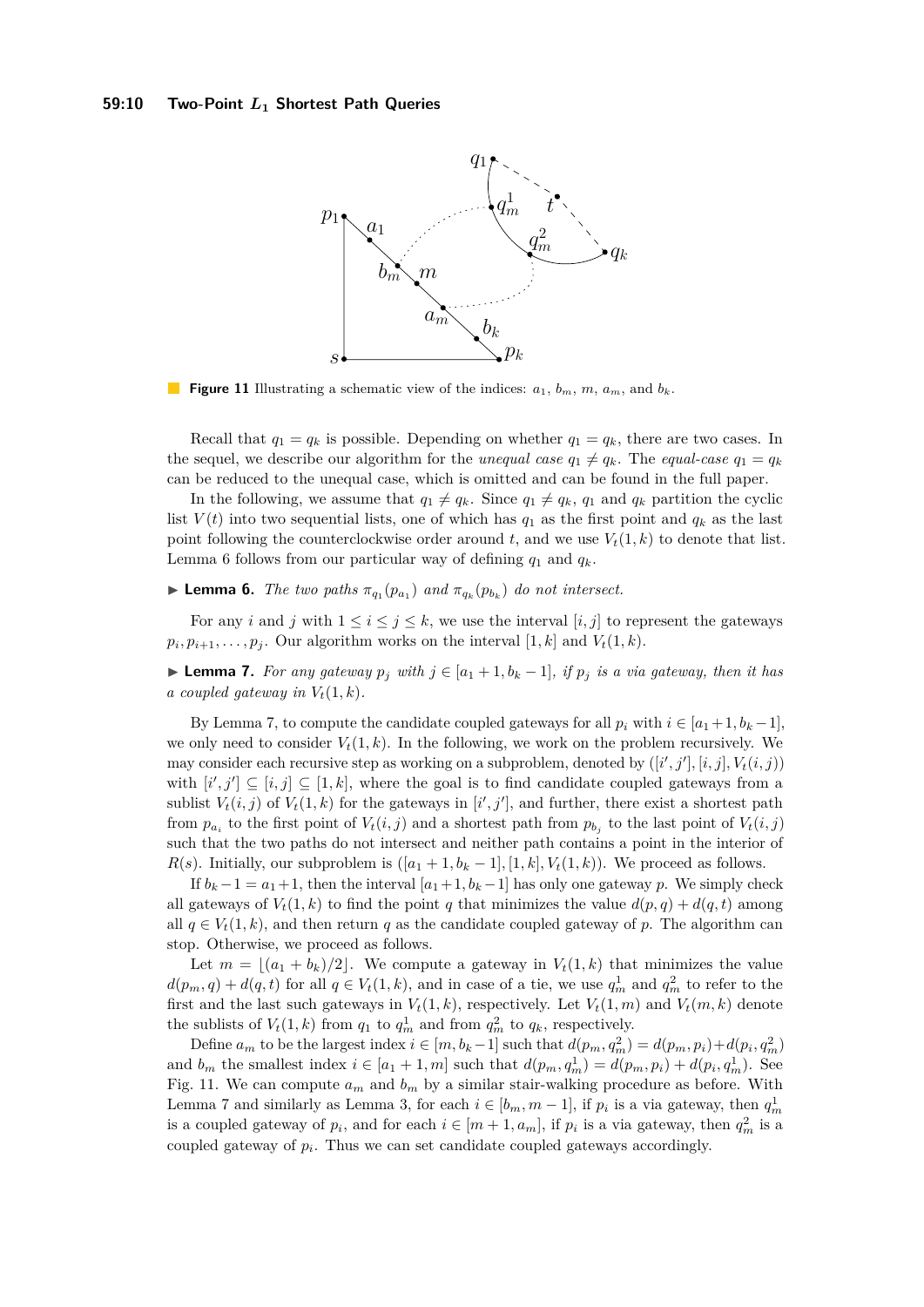## **H. Wang 59:11**

If  $a_m = b_k - 1$  and  $b_m = a_1 + 1$ , then the candidate coupled gateways of all gateways in [1, k] have been computed and we can stop the algorithm. If  $a_m = b_k - 1$  but  $b_m > a_1 + 1$ , we work recursively on the subproblem  $([a_1 + 1, b_m - 1], [1, k], V_t(1, k))$  (note that the size of the first interval is reduced by at least half). Similarly, if  $b_m = a_1 + 1$  but  $a_m < b_k - 1$ , then we work recursively on the subproblem  $([a_m + 1, b_k - 1], [1, k], V_t(1, k))$ . Otherwise, both  $b_m > a_1 + 1$  and  $a_m < b_k - 1$  hold, and we proceed as follows. We have the following two lemmas that are similar to Lemmas [4](#page-8-1) and [5.](#page-8-2) By definition, either  $a_m > b_m$  or  $a_m = b_m = m$ .

<span id="page-10-1"></span>**Lemma 8.** (1) The path  $\pi_{q_m^2}(p_{a_m})$  contains a point in the interior of  $R(s)$  only if the *last edge of the path intersects the bottom boundary of R*(*s*)*, in which the intersection at the bottom boundary of*  $R(s)$  *has x-coordinate in*  $[x(s), x(p_{a_m+1})]$ *.* (2) The path  $\pi_{q_m^1}(p_{b_m})$ *contains a point in the interior of R*(*s*) *only if the last edge of the path intersects the left boundary of*  $R(s)$ *, in which case the intersection at the left boundary of*  $R(s)$  *has y*-coordinate  $in [y(s), y(p_{b_m-1})].$ 

<span id="page-10-0"></span>**Example 1 1** *Comma 9. (1) If the last edge of*  $\pi_{q_m^2}(p_{a_m})$  intersects the bottom boundary of  $R(s)$ , then  $p_i$ *cannot be a via gateway for any*  $i \in [a_m + 1, b_k - 1]$ *.* (2) If the last edge of  $\pi_{q_m} (p_{b_m})$  intersects *the left boundary of*  $R(s)$ *, then*  $p_i$  *cannot be a via gateway for any*  $i \in [a_1 + 1, b_m - 1]$ *.* 

In constant time we can check whether the two cases in Lemma [9](#page-10-0) happen. If both cases happen, then we can stop the algorithm. If the second case happens and the first one does not, then we recursively work on the subproblem  $([a_m + 1, b_k - 1], [1, k], V_t(1, k))$ . If the first case happens and the second one does not, then we recursively work on the subproblem  $([a_1 + 1, b_m - 1], [1, k], V_t(1, k))$ . In the following, we assume that neither case happens. By Lemma [8,](#page-10-1) neither  $\pi_{q_m^2}(p_{a_m})$  nor  $\pi_{q_m^1}(p_{b_m})$  contains a point in the interior of *R*(*s*). Consequently, we have the following lemma.

<span id="page-10-2"></span>▶ **Lemma 10.** *(1) For each*  $i \in [a_m + 1, b_k - 1]$ *, if*  $p_i$  *is a via gateway, then*  $p_i$  *has a coupled* gateway in  $V_t(m, k)$ . If  $q_m^2 \neq q_k$ , then  $\pi_{q_m^2}(p_{a_m})$  does not intersect  $\pi_{q_k}(p_{b_k})$ . (2) For each  $i \in [a_1 + 1, b_m - 1]$ , if  $p_i$  is a via gateway, then  $p_i$  has a coupled gateway in  $V_t(1, m)$ . If  $q_m^1 \neq q_1$ , then  $\pi_{q_m^1}(p_{b_m})$  does not intersect  $\pi_{q_1}(p_{a_1})$ .

Based on Lemma [10,](#page-10-2) our algorithm proceeds as follows. If  $q_m^2 = q_k$ , then we set  $q_k$  as the candidate coupled gateway for each  $p_i$  with  $i \in [a_m+1, b_k-1]$ . Otherwise, we call the algorithm recursively on the subproblem  $([a_m + 1, b_k - 1], [m, k], V_t(m, k))$ . Similarly, if  $q_m^1 = q_1$ , then we set  $q_1$  as the candidate coupled gateway for each  $p_i$  with  $i \in [a_1 + 1, b_m - 1]$ . Otherwise, we call the algorithm recursively on the subproblem  $([a_1 + 1, b_m - 1], [1, m], V_t(1, m))$ .

For the running time, notice that the stair-walking procedure spends *O*(1) time on finding a coupled gateway for a gateway of  $V(s)$ . Hence, the overall time of the procedure in the entire algorithm is  $O(n_s)$ . Consider a subproblem  $([i', j'], [i, j], V_t(i, j))$ . To solve it, after spending  $O(|V_t(i,j)|)$  time, we either reduce the problem to another subproblem in which the first interval is at most half the size of  $[i', j']$  and the third gateway set is still  $V_t(i, j)$ , or reduce it to two sub-problems such that each of them has the first interval at most half the size of  $[i', j']$  and the third gateway sets of the two sub-problems are two disjoint subsets of  $V_t(i,j)$ . Hence, if we consider the algorithm as a tree structure, the height of the tree is  $O(\log n_s)$  and the total time we spend on each level of the tree is  $O(n_t)$ . Therefore, the overall time of the algorithm is  $O(n_s + n_t \log n_s)$ .

The above describes our algorithm on the gateways of *s* in the first quadrant of *s*. We run the same algorithm for all quadrants of *s*, and for each quadrant, we will find an *s*-*t* path. Finally, we return the path with the smallest length as our solution.

<span id="page-10-3"></span> $\blacktriangleright$  **Lemma 11.** *The running time of the query algorithm is*  $O(\log n + n_s + n_t \log n_s)$ *.*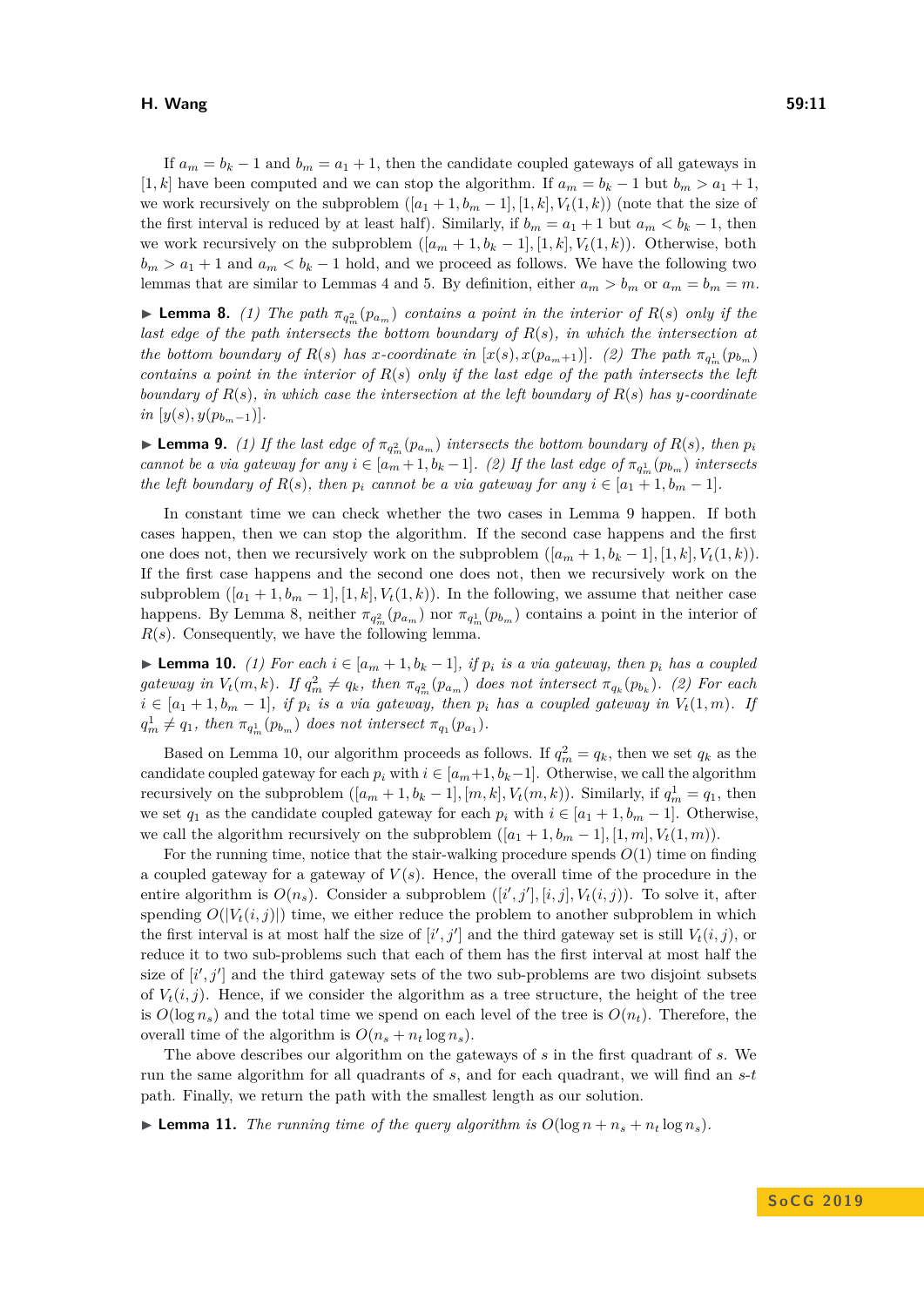## **59:12 Two-Point** *L***<sup>1</sup> Shortest Path Queries**

# <span id="page-11-0"></span>**4 Reducing the Query Time to**  $O(\log n)$

Since both  $n_s$  and  $n_t$  are  $O(\log n)$ , the query time of Lemma [11](#page-10-3) is  $O(\log n \log \log n)$ . To further reduce it to  $O(\log n)$ , we need to change our graph *G* to a slightly larger graph  $G_1$ such that *t* only needs  $O(\log n / \log \log n)$  gateways while *s* still has  $O(\log n)$  gateways, i.e.,  $n_s = O(\log n)$  and  $n_t = O(\log n / \log \log n)$ . To this end, we introduce more Steiner points on the cut-lines. A similar idea was also used in [\[6\]](#page-12-0) to reduce the number of gateways to  $\alpha$  ( $\overline{(\alpha)}$ )  $O(\sqrt{\log n})$ . However, since we are allowed to have more gateways than  $O(\sqrt{\log n})$ , we do not need as many Steiner points as those in [\[6\]](#page-12-0), which is the reason why we use less preprocessing.

Specifically, comparing with  $G$ , the new graph  $G_1$  has the following changes. As in [\[6\]](#page-12-0), we first define "super-levels". Recall that the cut-line tree  $\mathcal T$  has  $O(\log n)$  levels (with the root at the first level). We further partition all levels of the tree into  $O(\log n / \log \log n)$  super-levels: For any *i*, the *i*-th super-level contains the levels from  $(i - 1) \cdot \log \log n + 1$  to  $i \cdot \log \log n$ . Hence, each super-level has at most log log *n* levels.

Let *u* be a node at the highest level of the *i*-th super level of  $\mathcal{T}$ . Let  $\mathcal{T}_u$  be the sub-tree of  $\mathcal T$  rooted at *u* excluding the nodes outside the *i*-th level (thus  $\mathcal T_u$  has at most log *n* − 1 nodes). Recall that *u* is associated with a subset  $V(u)$  of polygon vertices and each vertex  $v \in \mathcal{T}_u$  is associated with a cut-line  $l(v)$ . For each point  $p \in \mathcal{V}(u)$  and each vertex  $v \in \mathcal{T}_u$ , if *p* is horizontally visible to  $l(v)$ , then *p* defines a *type-3* Steiner point on  $l(v)$ . In this way, p defines  $O(\log n)$  type-3 Steiner points on the cut-lines of  $\mathcal{T}_u$  (in contrast, p defines only  $O(\log \log n)$  type-2 Steiner points on the cut-lines of  $\mathcal{T}_u$  in our original graph *G*). Hence, each polygon vertex p defines a total of  $O(\log^2 n / \log \log n)$  type-3 Steiner points since  $\mathcal T$  has  $O(\log n / \log \log n)$  super-levels. The total number of type-3 Steiner points on all cut-lines is  $O(n \log^2 n / \log \log n)$ . Note that each type-2 Steiner point in our original graph *G* becomes a type-3 Steiner point. For convenience of discussion, those type-3 Steiner points of *G*<sup>1</sup> that are originally type-2 Steiner points of *G* are also called type-2 Steiner points of *G*1.

Type-1 Steiner points are defined in the same way as before, so their number is  $O(n)$ . We still use  $V_1$  to denote the set of all type-1 Steiner points and all polygon vertices. We use  $V_2$  to denote the set of all type-2 Steiner points of  $G_1$ .

The edges of *G*<sup>1</sup> are defined with respect to all Steiner points in the same way as *G*. We omit the details. In summary,  $G_1$  has  $O(n \log^2 n / \log \log n)$  vertices and edges. Note that the original graph  $G$  is a sub-graph of  $G_1$  in that every vertex of  $G$  is also a vertex of  $G_1$ and each path of *G* corresponds to a path in *G*<sup>1</sup> with the same length.

Consider a query point *t*. The gateway set  $V_g^1(t, G_1)$  is defined the same as before, and thus its size is  $O(1)$ . Thanks to more Steiner points, the size of  $V_g^2(t, G_1)$  can now be reduced to  $O(\log n / \log \log n)$ . Specifically,  $V_g^2(t, G_1)$  is defined as follows (similar to that in [\[6\]](#page-12-0)).

As in [\[6\]](#page-12-0), we first define the *relevant projection cut-lines* of *t*. We only discuss the right side of *t*, and the left side is symmetric. Recall that *t* has at most one projection cut-line in each level of  $\mathcal T$ . Among all projection cut-lines that are in the same super-level, the one closest to *t* is called a *relevant projection cut-line* of *t*. Since there are  $O(\log n / \log \log n)$ super-levels and each super-level has at most one relevant projection cut-line to the right of *t*, *t* has  $O(\log n / \log \log n)$  relevant projection cut-lines. For each such cut-line *l*, the type-3 Steiner point (if any) immediately above (resp., below) the horizontal projection  $t'$  of  $t$  on  $l$ is included in  $V_g^2(t, G_1)$  if it is visible to *t'*. Thus,  $|V_g^2(t, G_1)| = O(\log n / \log \log n)$ .

By Lemma [11,](#page-10-3) if  $|V_g^2(t, G_1)| = O(\log n / \log \log n)$ , the query time becomes  $O(\log n)$  as long as  $|V_g^2(s, G_1)| = O(\log n)$ . This implies that for *s*, we can simply use its original gateway set on type-2 Steiner points, i.e.,  $V_g^2(s, G_1) = V_g^2(s, G)$ . As will be clear later, this will help save time and space in the preprocessing. We also define  $V_g^1(s, G_1)$  in the same way as before.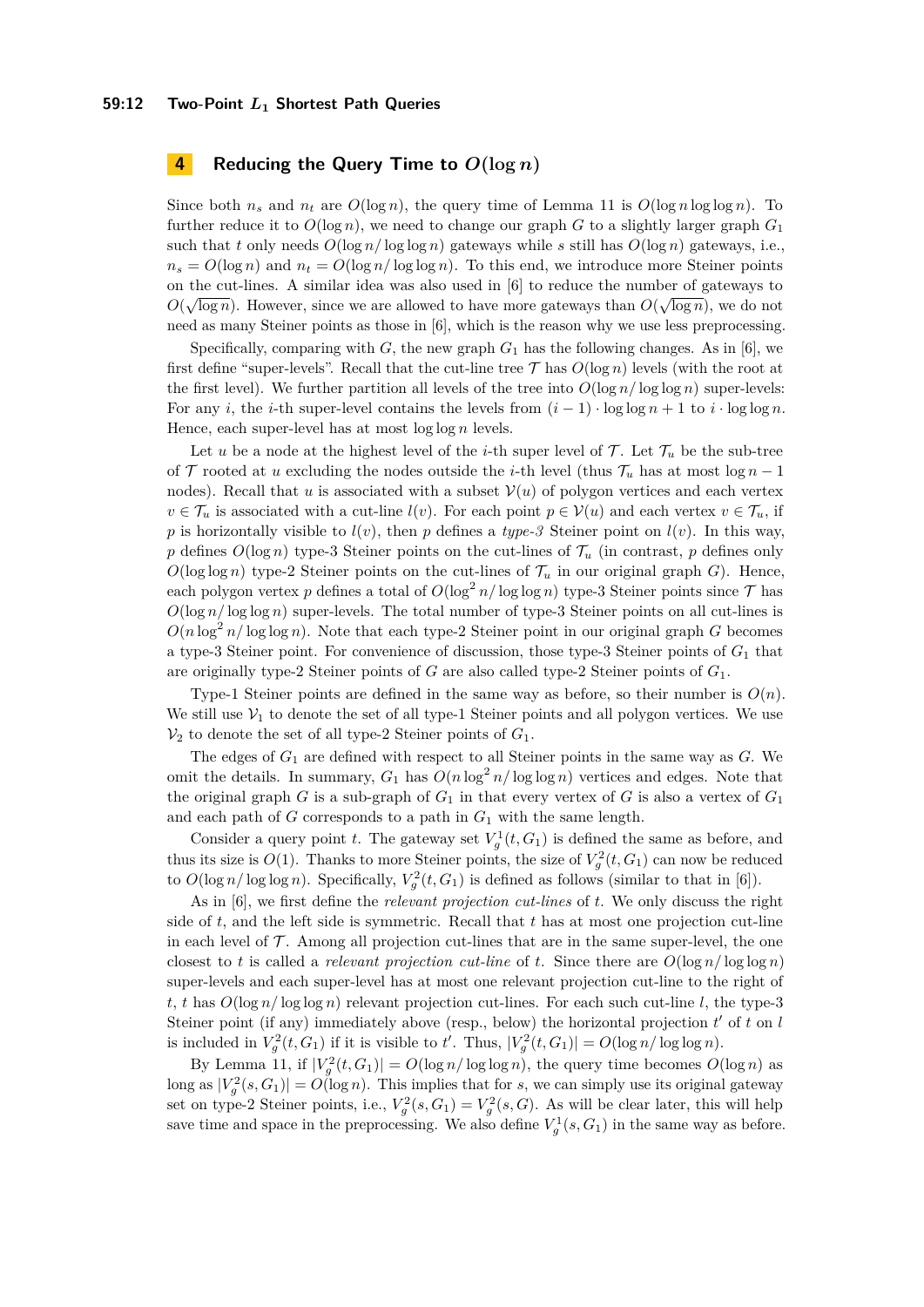$\triangleright$  **Lemma 12.** For any two query points s and t, if there does not exist a trivial shortest s-t *path, then there is a shortest s-t path containing a gateway of s and a gateway of t.*

**Lemma 13.** *With*  $O(n \log^3 n / \log \log n)$  *time and*  $O(n \log^2 n / \log \log n)$  *space preprocessing*, *we can compute*  $V_g(s, G_1)$  *and*  $V_g(t, G_1)$  *in*  $O(\log n)$  *time for any two query points s and t.* 

In the preprocessing, for each vertex  $q$  of  $G_1$  (which is also considered as a point in P), we compute a shortest path tree  $T(q)$  but only for the points in  $V_1 \cup V_2$  using the algorithm [\[24,](#page-13-5) [25\]](#page-13-6). Since  $|\mathcal{V}_1 \cup \mathcal{V}_2| = O(n \log n)$ ,  $T(p)$  has  $O(n \log n)$  vertices and can be computed in  $O(n \log^2 n)$  time [\[24,](#page-13-5) [25\]](#page-13-6). Since  $G_1$  has  $O(n \log^2 n / \log \log n)$  vertices, the preprocessing takes  $O(n^2 \log^4 n / \log \log n)$  time and  $O(n^2 \log^3 n / \log \log n)$  space in total.

With Lemma [11](#page-10-3) and the new gateway sets, we can reduce the query time to  $O(\log n)$ .

Using the techniques in [\[6\]](#page-12-0), we can further reduce the complexities of the preprocessing so that they are functions of  $h$ , in addition to  $O(n)$ , as shown in the following theorem.

**Fineorem 14.** *With*  $O(n + h^2 \log^4 h / \log \log h)$  *time and*  $O(n + h^2 \log^3 h / \log \log h)$  *space preprocessing, given s* and *t*, we can compute their shortest path length in  $O(\log n)$  *time and an actual shortest s-t path can be output in time linear in the number of edges of the path.*

#### **References**

- <span id="page-12-14"></span>**1** A. Aggarwal, M. Klawe, S. Moran, P. Shor, and R. Wilbur. Geometric Applications of a Matrix-Searching Algorithm. *Algorithmica*, 2:195–208, 1987.
- <span id="page-12-2"></span>**2** S.W. Bae and H. Wang. *L*<sup>1</sup> shortest path queries in simple polygons, 2018. [arXiv:1809.07481](http://arxiv.org/abs/1809.07481).
- <span id="page-12-7"></span>**3** R. Bar-Yehuda and B. Chazelle. Triangulating disjoint Jordan chains. *International Journal of Computational Geometry and Applications*, 4(4):475–481, 1994.
- <span id="page-12-8"></span>**4** B. Chazelle. Triangulating a Simple Polygon in Linear Time. *Discrete and Computational Geometry*, 6:485–524, 1991.
- <span id="page-12-10"></span>**5** D.Z. Chen, O. Daescu, and K.S. Klenk. On geometric path query problems. *International Journal of Computational Geometry and Applications*, 11(6):617–645, 2001.
- <span id="page-12-0"></span>**6** D.Z. Chen, R. Inkulu, and H. Wang. Two-Point *L*<sup>1</sup> Shortest Path Queries in the Plane. *Journal of Computational Geometry*, 1:473–519, 2016.
- <span id="page-12-1"></span>**7** D.Z. Chen, K.S. Klenk, and H.-Y.T. Tu. Shortest path queries among weighted obstacles in the rectilinear plane. *SIAM Journal on Computing*, 29(4):1223–1246, 2000.
- <span id="page-12-4"></span>**8** D.Z. Chen and H. Wang. Computing *L*<sup>1</sup> Shortest Paths Among Polygonal Obstacles in the Plane. *Algorithmica*, 2019. https://doi.org/10.1007/s00453-018-00540-x.
- <span id="page-12-11"></span>**9** D.Z. Chen and J. Xu. Shortest path queries in planar graphs. In *Proceedings of the 32nd Annual ACM Symposium on Theory of Computing (STOC)*, pages 469–478, 2000.
- <span id="page-12-9"></span>**10** Y.-J. Chiang and J.S.B. Mitchell. Two-point Euclidean shortest path queries in the plane. In *Proceedings of the Annual ACM-SIAM Symposium on Discrete Algorithms (SODA)*, pages 215–224, 1999.
- <span id="page-12-5"></span>**11** K. Clarkson, S. Kapoor, and P. Vaidya. Rectilinear shortest paths through polygonal obstacles in  $O(n \log^2 n)$  time. In *Proceedings of the 3rd Annual Symposium on Computational Geometry (SoCG)*, pages 251–257, 1987.
- <span id="page-12-6"></span>**12** K. Clarkson, S. Kapoor, and P. Vaidya. Rectilinear shortest paths through polygonal obstacles in  $O(n \log^{2/3} n)$  time. Manuscript, 1988.
- <span id="page-12-12"></span>**13** H.N. Djidjev. Efficient algorithms for shortest path queries in planar digraphs. In *Proceedings of the 22nd International Workshop on Graph-Theoretic Concepts in Computer Science*, pages 151–165, 1996.
- <span id="page-12-3"></span>**14** H.A. ElGindy and P. Mitra. Orthogonal shortest route queries among axis parallel rectangular obstacles. *International Journal of Computational Geometry and Application*, 4:3–24, 1994.
- <span id="page-12-13"></span>**15** J. Fakcharoenphol and S. Rao. Planar graphs, negative weight edges, shortest paths, and near linear time. *Journal of Computer and System Sciences*, 72:868–889, 2006.